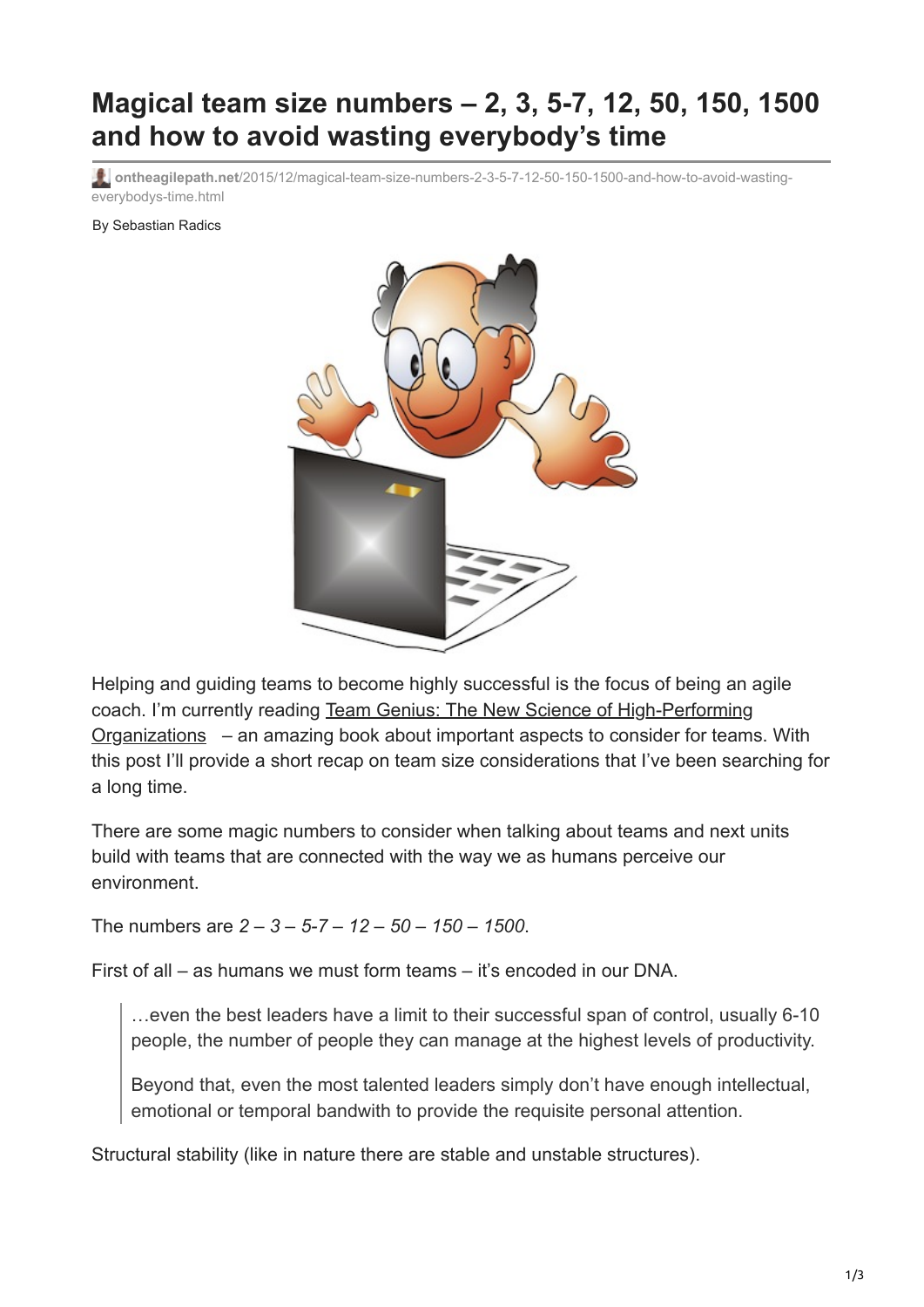…Pairs 2 are the most stable structure at all, not just because of their simplicity, but also because they manifest those most basic of all human relations: friendship and marriage.

Trios 3 work too, but often it seems like serial pairing. History doesn't show troikas, triumvirates that worked for long.

when trios work, it's because their individual members' skills are so different yet dovetail perfectly.

Dunbar considers 3-5 as the circle of our very closest friends.

As the next bigger units (there is not an easy answer for the question of optimum team size) research shows 5-7 team members to be the **optimum team size**. 4-9 team members continues to function effectively. Teams are known to *function cohesively with a size up to 12 members!* 

But eight team members would never reach a consensus decision because there is no tiebreaker.

There we can find the Scrum's magical number 7 plus or minus 2.

human short team memory is capable of capturing and briefly holding between five and nine items of information. Above that our brain move toward splitting down to stable quintet or sextet.

Another interesting number is the **Dunbar number** 150 – a suggested cognitive limit to the number of people with whom one can maintain stable, genuinely social relationships (the number of people one knows and keeps social contact with, knowing who they are and how they relate to us).

It does not necessarily imply that you trust them, but it does mean that you can know something about them and their basic capabilities.

Dunbar also found the number 50 to be the circle of your *good* friends, a small tribe with whom we can travel in dangerous country and 150 being your friends, the optimal size for a group of people living together in a community.

1500 – the largest Dunbar number – is roughly the size of a large military battalion, the smallest unit capable of independent operation. It is basically the number of faces you can put names to.

With more than 1500 you start encountering people whom you are not quite sure if you've ever met them before – strangers start appearing and it gets a lot more "riskier". E.g. HP used 1500 as the maximum division size.

Dunbar numbers: 5 "clique" – 15 "sympathy group" – 50 "band" – 150 "friendship group" – 500 "tribe" – 1500 "community"